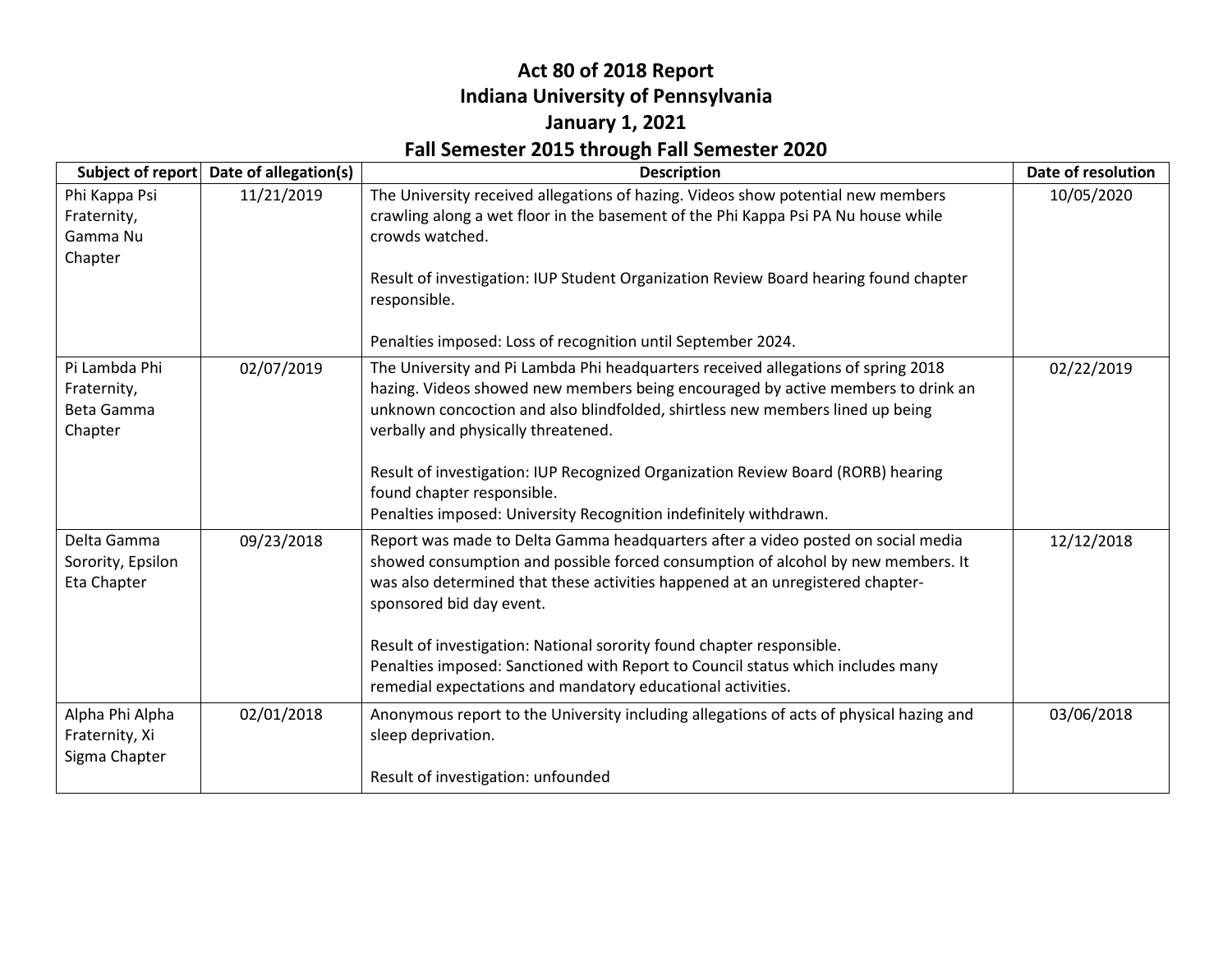# **Act 80 of 2018 Report Indiana University of Pennsylvania January 1, 2021**

## **Fall Semester 2015 through Fall Semester 2020**

| Delta Zeta      | 10/19/2017 | Report was made to Delta Zeta headquarters about excessive alcohol provided to      | 11/16/2017 |
|-----------------|------------|-------------------------------------------------------------------------------------|------------|
| Sorority, Gamma |            | underage new members during the big sister selection process.                       |            |
| Phi Chapter     |            |                                                                                     |            |
|                 |            | Result of investigation: National sorority found chapter responsible.               |            |
|                 |            | Penalties imposed: Assigned a New Member Education Specialist; Monitors required at |            |
|                 |            | every event including new members for the indefinite future; New Member Education   |            |
|                 |            | plan;                                                                               |            |
|                 |            | \$500.00 fine; National Social Probation; Warning with Social Restriction;          |            |
|                 |            | Mandatory educational activities.                                                   |            |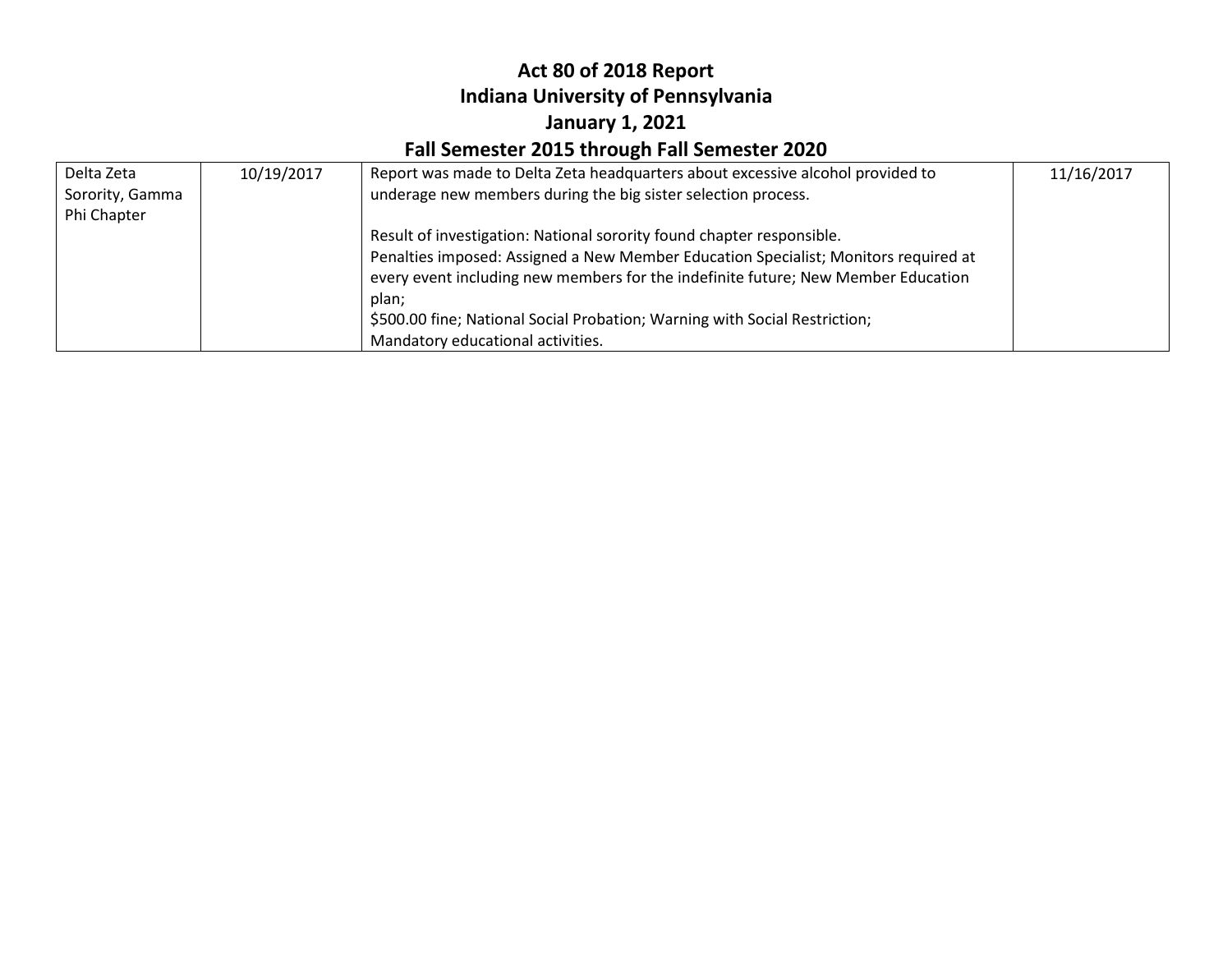### **Act 80 of 2018 Report Indiana University of Pennsylvania January 1, 2021 Fall Semester 2015 through Fall Semester 2020**

| <b>Subject of report</b>                                                                                                                           | Date of charge(s) | <b>Description</b>                                                                                                                                                                                                                                                                                                                                                                                                                                                                                                                                                                                                         | Date of resolution |
|----------------------------------------------------------------------------------------------------------------------------------------------------|-------------------|----------------------------------------------------------------------------------------------------------------------------------------------------------------------------------------------------------------------------------------------------------------------------------------------------------------------------------------------------------------------------------------------------------------------------------------------------------------------------------------------------------------------------------------------------------------------------------------------------------------------------|--------------------|
| Alpha Sigma Alpha<br>Sorority, Alpha<br>Gamma Chapter;<br>Sigma Chi<br>Fraternity, Eta<br>Omicron Chapter;<br>Alpha Gamma Delta<br>Sorority, Alpha | 10/19/2017        | Anonymous report was made about verbal abuse and forced consumption of alcohol by<br>underage new members. The chapters' new member educators planned a night for new<br>members to meet each other, where underage new members were forced to drink and yelled<br>at when they messed up on reciting the Greek alphabet, etc.<br>Result of investigation: Alpha Sigma Alpha national sorority found chapter to honest but<br>responsible.<br>Penalties imposed: Chapter removed their new member educators and sanctioned any active                                                                                      | 11/01/2017         |
| Sigma Chapter                                                                                                                                      |                   | member who was present.<br>Result of investigation: Sigma Chi national fraternity found chapter to honest but responsible.<br>Penalties imposed: Chapter removed their new member educators and sanctioned any active<br>member who was present.<br>Result of investigation: Alpha Gamma Delta was nationally investigated and found<br>responsible. Chapter was sanctioned with remedial expectations and mandatory educational<br>activities. Three members were suspended from membership.                                                                                                                              |                    |
| Phi Kappa Psi<br>Fraternity,<br>Pennsylvania Nu<br>Chapter                                                                                         | 10/12/2017        | Report was received about forced consumption of alcohol by underage new members, verbal<br>and physical abuse, and forced cleaning of house.<br>Result of investigation: IUP Recognized Organization Review Board (RORB) hearing found the<br>chapter not responsible for hazing but chapter was sanctioned for other negative behaviors.<br>Sanctions included Stayed Suspension, full operational review and mandatory educational<br>activities. National fraternity concurred with all IUP sanctions, placed the chapter on alumni<br>supervision, conducted full operational review and provided mandatory education. | 10/30/2017         |
| <b>IUP Percussion</b><br>Studio                                                                                                                    | 03/08/2017        | Hazing report made.<br>Result of investigation: University investigated and found responsible.<br>Penalties imposed: None (IUP Percussion Studio was not a recognized student organization at<br>that time.)                                                                                                                                                                                                                                                                                                                                                                                                               | 09/06/2017         |